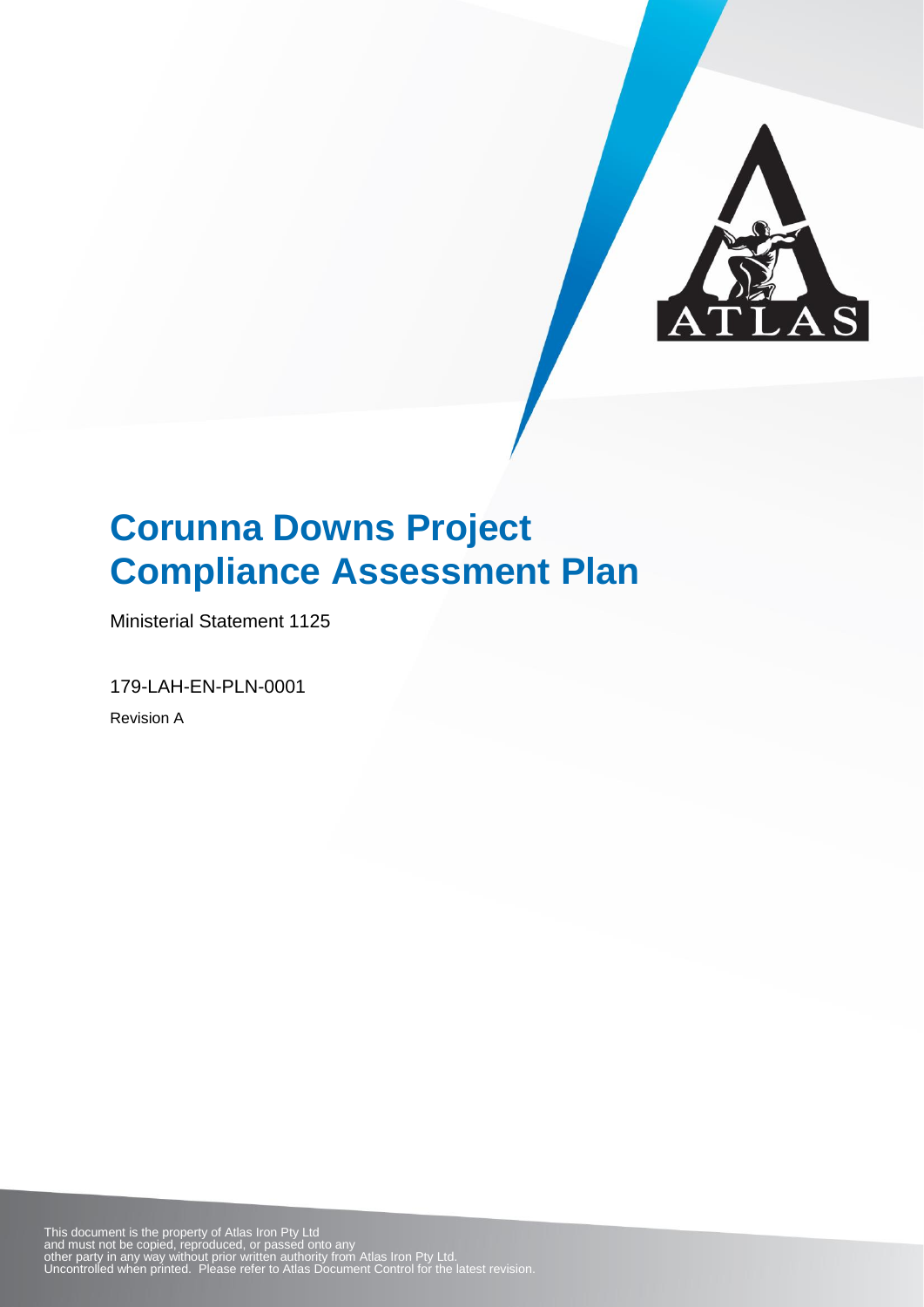# Authorisation

| Rev | Reason for Issue | Prepared       | Checked       | Authorised    | Date       |
|-----|------------------|----------------|---------------|---------------|------------|
|     | Required         | Theo Sprenkels | Natassia Bell | Natassia Bell | 20/05/2020 |

*Signatures are required for Revision 0 and above*

© Atlas Iron Pty Ltd

Atlas Iron PO Box 7071 Cloisters Square Perth WA 6850 Australia T: + 61 8 6228 8000 F: + 61 8 6228 8999 E: atlas@atlasiron.com.au W: www.atlasiron.com.au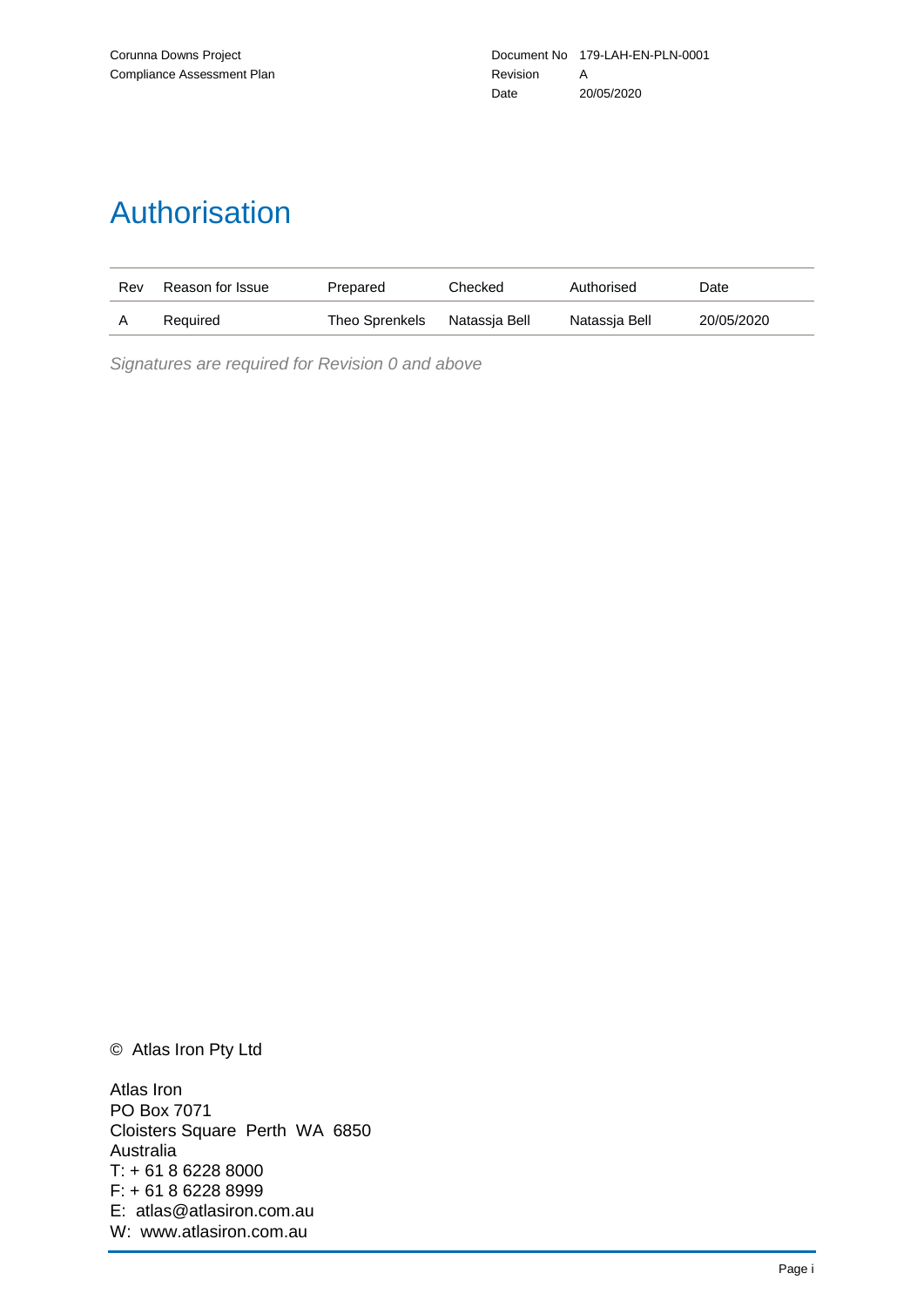### 1. Purpose

On 12 March 2020 Atlas Iron Pty Ltd (Atlas Iron) received Ministerial approval (MS 1125) to develop the Corunna Downs Project (the Project), an iron ore project located in the Pilbara region of Western Australia, approximately 33 km south of Marble Bar.

This Compliance Assessment Plan (CAP) has been developed to address Condition 4-1 and 4-2 of this approval:

*4-1 The proponent shall prepare and maintain a Compliance Assessment Plan which is submitted to the CEO at least six (6) months prior to the first Compliance Assessment Report required by Condition 4-6, or prior to implementation of the proposal, whichever is sooner.*

*4-2 The Compliance Assessment Plan shall indicate:*

- *the frequency of compliance reporting;*
- *the approach and timing of compliance assessments;*
- *the retention of compliance assessments;*
- *the method of reporting of potential non-compliances and corrective actions taken;*
- *the table of contents of Compliance Assessment Reports; and*
- *public availability of Compliance Assessment Reports.*

This CAP has been prepared in accordance with the Office of the Environmental Protection Authority's (OEPA) Post Assessment Guideline for Preparing a Compliance Assessment Plan, PAG No 2 (OEPA, 2012a).

# 2. Frequency of Compliance Reporting

In accordance with Condition 4-6 the first Compliance Assessment Report (CAR) shall be submitted fifteen (15) months from the date of issue of Ministerial Statement No. 1125, being 12 June 2021 and will address the twelve (12) month period from the date of issue of this Statement (12 March 2020 to 11 March 2021).

Subsequent CARs shall be submitted annually on the 12 June of each year, or as otherwise agreed in writing by the CEO.

### 3. Approach and Timing of Compliance **Assessments**

Compliance with the conditions of Ministerial Statement 1125 shall be conducted in accordance with the approach and timing stipulated in the Audit Table template provided in Appendix A.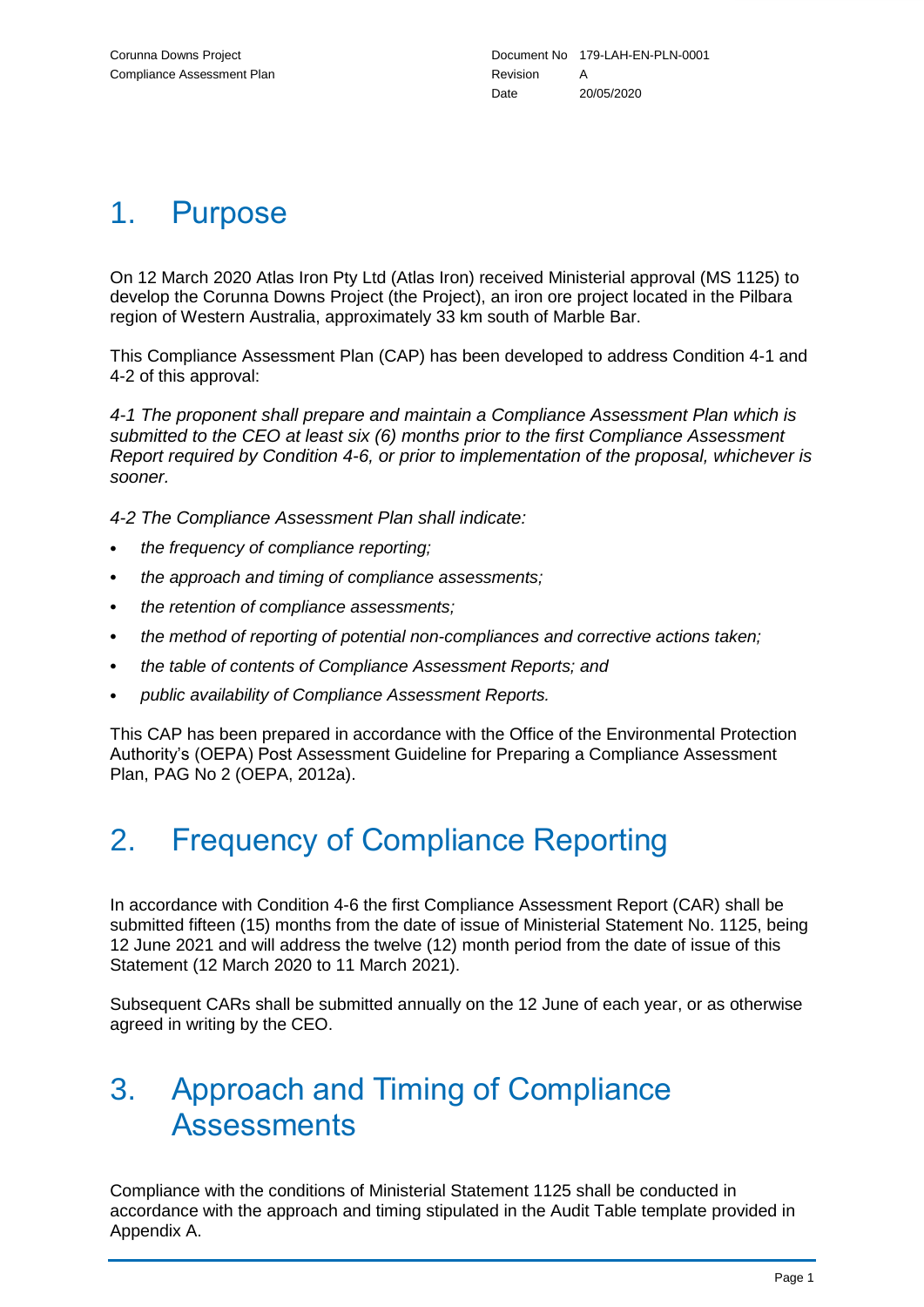## 4. Retention of Compliance Assessments

In accordance with Condition 4-4 Atlas Iron shall retain all CARs (and supporting information) required by Condition 4-1, for a minimum of seven years following the end of the life of the proposal, in accordance with the PAG No 2 (OEPA, 2012). The end of the life of Proposal is defined as the point at which all implementation conditions have been met and all decommissioning and/or closure works have been completed.

### 5. Reporting Non-Compliances and Corrective **Measures**

In accordance with Condition 4-5 Atlas Iron shall advise the CEO of any potential noncompliance within seven (7) days of that non-compliance being known. Serious noncompliances shall be reported as soon as practicable, within 48 hours.

Information to be provided in potential non-compliance report shall include:

- Incident details (what, when, where).
- Assessment of the extent of any associated impacts, where applicable.
- Determination of the cause(s).
- Details of remedial and/or corrective action(s) taken or proposed to be taken, if any.
- Details of any existing preventative measures/controls that were in place and what, if any, amendments have been made to those measures to prevent re-occurrence.

### 6. Compliance Assessment Report Table of **Contents**

The CAR shall include the following components, in accordance with the OEPA's Post Assessment Guideline for Preparing a Compliance Assessment Report, PAG No 3 (OEPA, 2012b):

- **Introduction** Brief details on the Project, including Statement number and the period of time covered by the CAR.
- **Implementation Status** Brief summary of the Project's implementation status including any issues that have arisen and/or major Project milestones/ achievements.
- **Statement of Compliance** Prepared in accordance with and including all the information required by the OEPA's Post Assessment Form for a Statement of Compliance (OEPA, 2018 or as may otherwise be current at the time of assessment).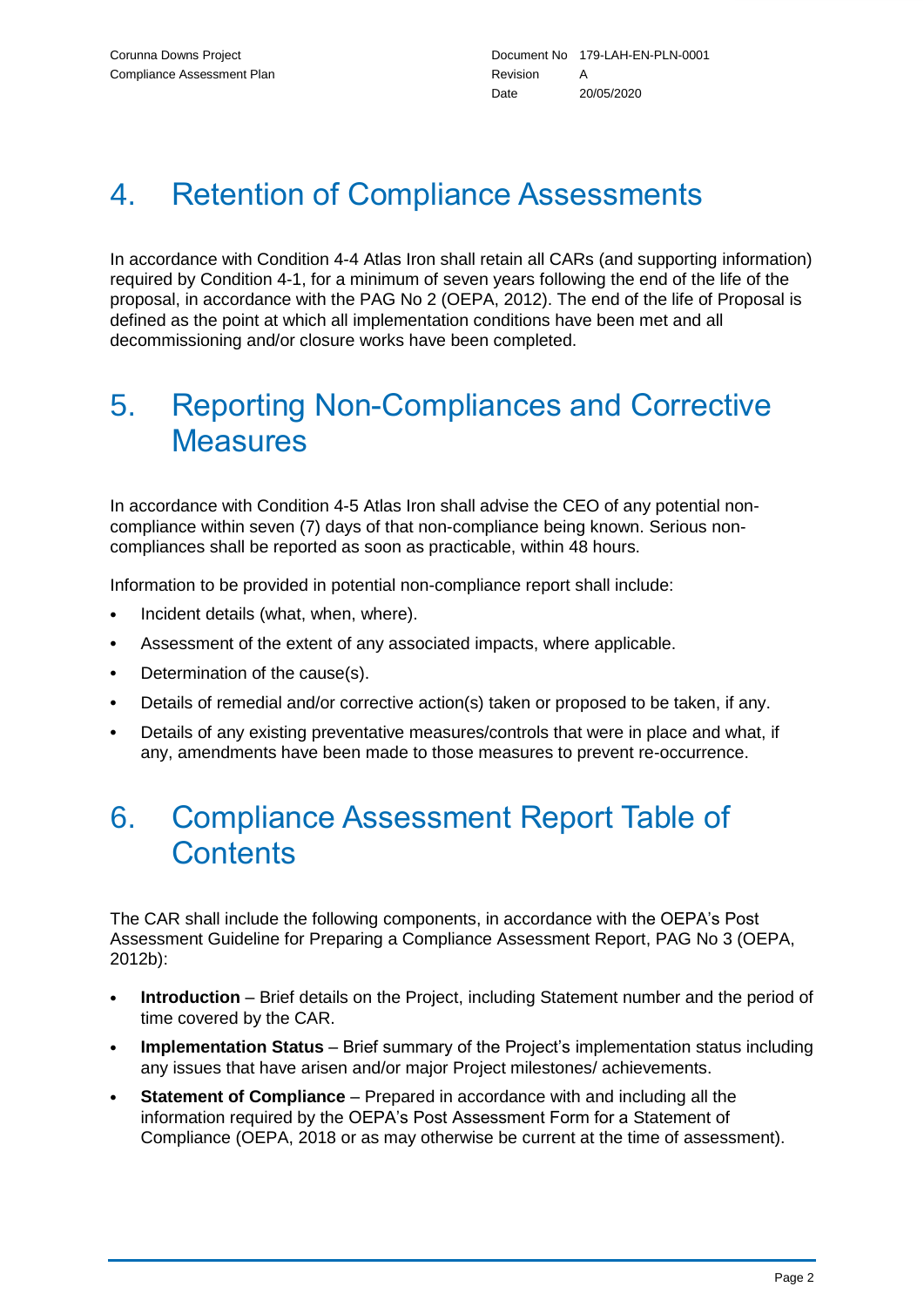- **Details of Declared Compliance Status** Details of declared compliance status of each implementation condition of MS 1125, including compliance status of key characteristics of the Project as required by Condition 1-1 (as detailed in Schedule 1- Table 2). Note MS 1125 does not have any conditions requiring implementation of environmental management plans/programs. This Section will be supported by:
	- A **Completed Audit Table** prepared in accordance with OEPA's Post Assessment Guideline for Preparing an Audit Table, PAG No 1 (OEPA, 2012c), template for which is provided as **Appendix A**.
	- Any information/documentation which supports/verifies statements of compliance (e.g., photos, monitoring data and analysis, consultant reports, registers, maps/aerial etc.).

# 7. Public Availability of Reports

In accordance with Condition 5-1of MS 1125, Atlas Iron intend to publish all CARs on the company's website, within 30 days of submission to the CEO, unless otherwise approved by the CEO in accordance with Condition 5-2.

### 8. Revision of Compliance Assessment Plans

Atlas Iron shall review and revise the CAP as required to reflect any changes made to the Project or Ministerial Statement where the change impacts on any actions or requirements of the CAP. Note MS 1125 does not have any conditions requiring implementation of environmental management plans/programs.

### 9. References

OEPA, 2012a. Post Assessment Guideline for Preparing a Compliance Assessment Plan. A WWW document accessed on 19 May 2020 from https://www.epa.wa.gov.au/sites/default/files/PAG2%20- %20Guideline%20for%20Preparing%20a%20CAP.pdf. Office of the Environmental Protection Authority. Perth, Western Australia.

OEPA, 2012b. Post Assessment Guideline for Preparing a Compliance Assessment Report. A WWW document accessed on 19 May 2020 from https://www.epa.wa.gov.au/sites/default/files/Publications/PAG3%20- %20Preparing%20a%20CAR.pdf. Office of the Environmental Protection Authority. Perth, Western Australia.

OEPA, 2012c. Post Assessment Guideline for Preparing an Audit Table. A WWW document accessed on 19 May 2020 from [https://www.epa.wa.gov.au/sites/default/files/PAG1%20-](https://www.epa.wa.gov.au/sites/default/files/PAG1%20-%20Guideline%20for%20Preparing%20an%20Audit%20Table.pdf) [%20Guideline%20for%20Preparing%20an%20Audit%20Table.pdf.](https://www.epa.wa.gov.au/sites/default/files/PAG1%20-%20Guideline%20for%20Preparing%20an%20Audit%20Table.pdf) Office of the Environmental Protection Authority. Perth, Western Australia.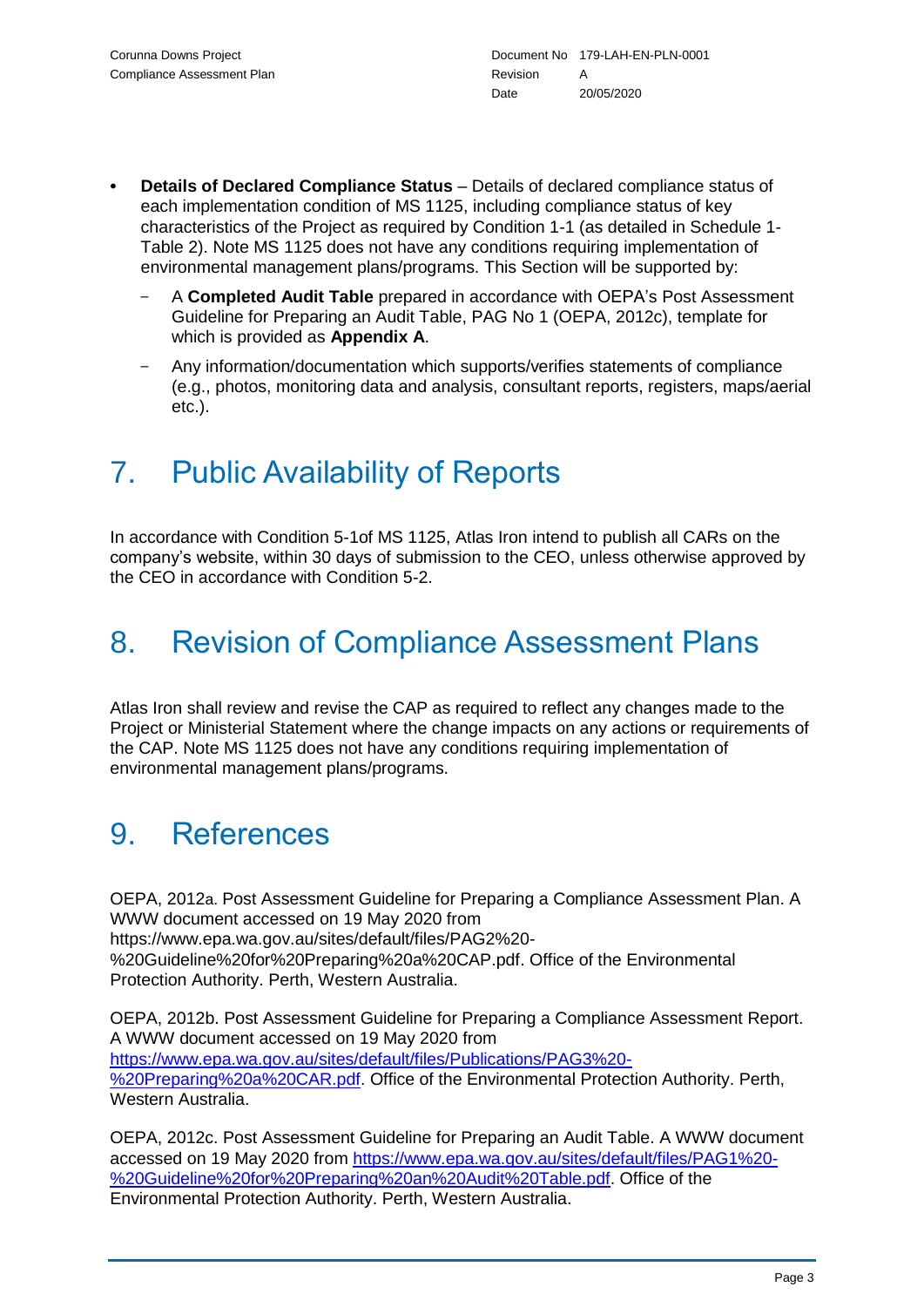OEPA, 2018. Post Assessment Form for a Statement of Compliance. A WWW document accessed on 19 May 2020 from [https://www.epa.wa.gov.au/post-assessment-forms.](https://www.epa.wa.gov.au/post-assessment-forms) Office of the Environmental Protection Authority. Perth, Western Australia.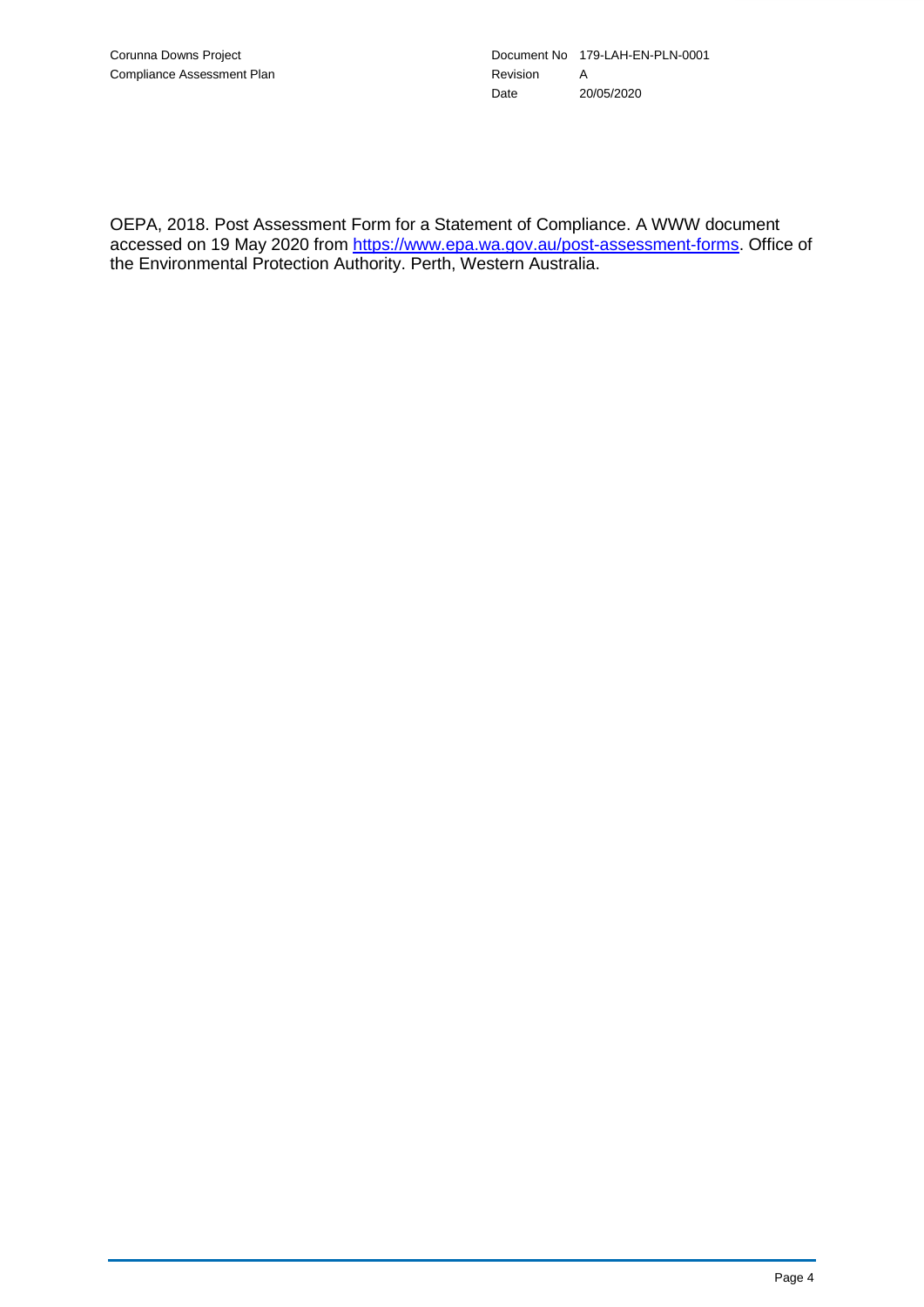

### Document No 179-LAH-EN-PLN-0001 Revision A

- Phases that apply in this table: Pre-Construction, Construction, Operation, Decommissioning, Overall (i.e., where an audit element applies during multiple phases).
- Acronyms list: CEO = Chief Executive Officer of DWER; DWER = Department of Water and Environmental Regulation; EPA = Environmental Protection Authority; Minister for Env = Minister for the Environment.
- Compliance Status: C = Compliant, CLD = Completed, NR = Not Required at this stage, PNC = Potentially Non-compliant, NC = Non compliant, IP = In Process.

Date 20/05/2020

# Appendix A – Compliance Audit Table Template

#### **Notes:**

| <b>Audit</b><br>Code | <b>Subject</b>                               | <b>Requirement</b>                                                                                                                                                                                                                                                                                                                                                                                                                           | How                                                                                                           | <b>Evidence</b>                                                                              | <b>Phase</b> | <b>Timeframe</b>                 | <b>Status</b> | <b>Further Information</b> |
|----------------------|----------------------------------------------|----------------------------------------------------------------------------------------------------------------------------------------------------------------------------------------------------------------------------------------------------------------------------------------------------------------------------------------------------------------------------------------------------------------------------------------------|---------------------------------------------------------------------------------------------------------------|----------------------------------------------------------------------------------------------|--------------|----------------------------------|---------------|----------------------------|
| 1125:M1.1.1          | Proposal<br>Implementation                   | When implementing the proposal, the<br>proponent shall not exceed the<br>authorised extent of the proposal as<br>defined in Schedule 1, unless<br>amendments to the proposal and the<br>authorised extent of the proposal have<br>been approved under the EP Act.<br>Authorised extent (a) in Schedule 1,<br>Table 2 of MS1125 is:<br>Clearing no more than 423.11 ha of<br>native vegetation within the 2,257.6 ha<br>development envelope. | Implementation of<br><b>Ground Disturbance</b><br>Permit Procedure<br>(950-HSE-EN-PRO-<br>$0001$ ).           | Compliance assessment<br>report                                                              | Overall      | For the life of the<br>Proposal  |               |                            |
| 1125:M1.1.2          | Proposal<br>Implementation                   | When implementing the proposal, the<br>proponent shall not exceed the<br>authorised extent of the proposal as<br>defined in Schedule 1, unless<br>amendments to the proposal and the<br>authorised extent of the proposal have<br>been approved under the EP Act.<br>Authorised extent (b) in Schedule 1,<br>Table 2 of MS1125 is:<br>Abstracting no more than 1.1 GLpa<br>from borefields.                                                  | Implementation of Site<br>Water Operating Plan,<br>approved under<br><b>Groundwater License</b><br>GWL176960. | Compliance assessment<br>report                                                              | Overall      | For the life of the<br>Proposal  |               |                            |
| 1125:M2.1            | <b>Contact Details</b>                       | The proponent shall notify the CEO of<br>any change of its name, physical<br>address or postal address for the<br>serving of notices or other<br>correspondence within twenty-eight<br>days of such change. Where the<br>proponent is a corporation or an<br>association of persons, whether<br>incorporated or not, the postal address<br>is that of the principal place of<br>business or of the principal office in the<br>State.         | Written<br>correspondence.                                                                                    | Letter to the CEO<br>notifying of any change of<br>the name and address of<br>the proponent. | Overall      | Within 28 days of<br>such change |               |                            |
| 1125:M3.1            | Time Limit for<br>Proposal<br>Implementation | The proponent shall not commence<br>implementation of the proposal after<br>five (5) years from the date of this<br>Statement, and any commencement,<br>prior to this date, must be substantial.                                                                                                                                                                                                                                             | Compliance<br>Assessment Report                                                                               | Photos demonstrating<br>substantial<br>commencement of Project                               | Construction | Prior to 12 March<br>2025        |               |                            |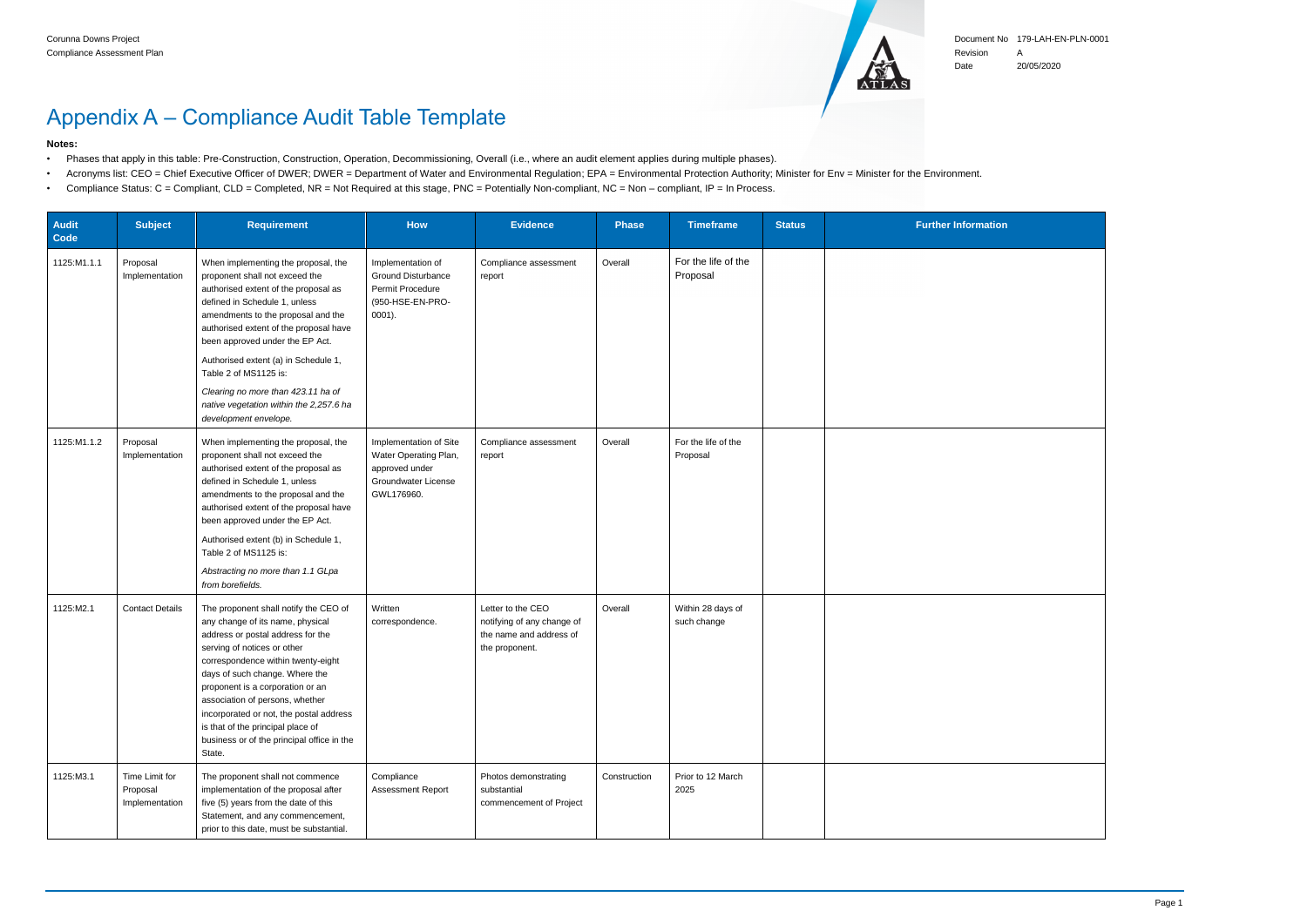### Document No 179-LAH-EN-PLN-0001

Revision A

Date 20/05/2020

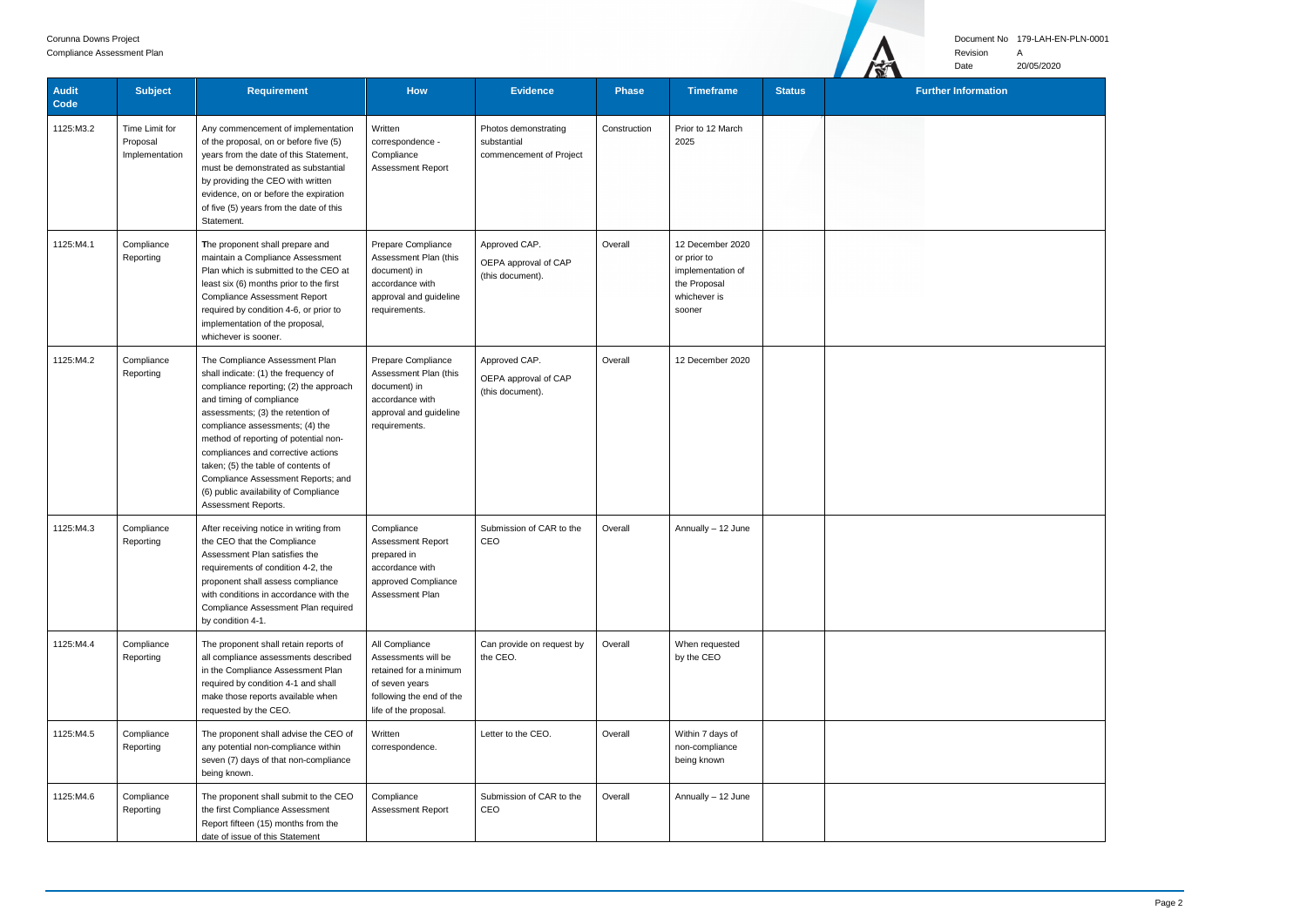#### Document No 179-LAH-EN-PLN-0001

Revision A

 $\mathbf{H}$ 

Date 20/05/2020

| <b>Audit</b><br>Code | <b>Subject</b>                    | <b>Requirement</b>                                                                                                                                                                                                                                                                                                                                                                                                                                                                                                                                                                                                                                                                                                                                                                                                                                      | <b>How</b>                                                                                                                                                                                                                                                                                                     | <b>Evidence</b>                                                                                                            | <b>Phase</b> | <b>Timeframe</b>                                                                                                                                                                               | <b>Status</b> | <b>Further Information</b> |
|----------------------|-----------------------------------|---------------------------------------------------------------------------------------------------------------------------------------------------------------------------------------------------------------------------------------------------------------------------------------------------------------------------------------------------------------------------------------------------------------------------------------------------------------------------------------------------------------------------------------------------------------------------------------------------------------------------------------------------------------------------------------------------------------------------------------------------------------------------------------------------------------------------------------------------------|----------------------------------------------------------------------------------------------------------------------------------------------------------------------------------------------------------------------------------------------------------------------------------------------------------------|----------------------------------------------------------------------------------------------------------------------------|--------------|------------------------------------------------------------------------------------------------------------------------------------------------------------------------------------------------|---------------|----------------------------|
|                      |                                   | addressing the twelve (12) month<br>period from the date of issue of this<br>Statement and then annually from the<br>date of submission of the first<br>Compliance Assessment Report, or as<br>otherwise agreed in writing by the<br>CEO. The Compliance Assessment<br>Report shall: (1) be endorsed by the<br>proponent's Chief Executive Officer or<br>a person delegated to sign on the<br>Chief Executive Officer's behalf; (2)<br>include a statement as to whether the<br>proponent has complied with the<br>conditions; (3) identify all potential<br>non-compliances and describe<br>corrective and preventative actions<br>taken; (4) be made publicly available in<br>accordance with the approved<br>Compliance Assessment Plan; and (5)<br>indicate any proposed changes to the<br>Compliance Assessment Plan required<br>by condition 4-1. |                                                                                                                                                                                                                                                                                                                |                                                                                                                            |              |                                                                                                                                                                                                |               |                            |
| 1125:M5.1            | Public<br>Availability of<br>Data | Subject to condition 5-2, within a<br>reasonable time period approved by<br>the CEO of the issue of this Statement<br>and for the remainder of the life of the<br>proposal, the proponent shall make<br>publicly available, in a manner<br>approved by the CEO, all validated<br>environmental data (including<br>sampling design, sampling<br>methodologies, empirical data and<br>derived information products (e.g.<br>maps)), management plans and<br>reports relevant to the assessment of<br>this proposal and implementation of<br>this Statement.                                                                                                                                                                                                                                                                                               | All reports and<br>management plans<br>relevant to the<br>assessment of the<br>Project are publically<br>available on EPA<br>website.<br>All reports required by<br>Condition 6-2 and 7-1<br>will be made publically<br>available on Atlas Iron<br>website in accordance<br>with Condition 5-1 and<br>$5 - 2.$ | Atlas website                                                                                                              | Overall      | Within one (1) m of<br>Commonwealth<br>Government<br>acceptance/<br>approval of<br>management plan<br>or report, unless<br>otherwise<br>approved by CEO<br>in accordance with<br>Condition 5-2 |               |                            |
| 1125:M5.2            | Public<br>Availability of<br>Data | If any data referred to in condition 5-1<br>contains particulars of: (1) a secret<br>formula or process; or (2) confidential<br>commercially sensitive information, the<br>proponent may submit a request for<br>approval from the CEO to not make<br>these data publicly available. In<br>making such a request the proponent<br>shall provide the CEO with an<br>explanation and reasons why the data<br>should not be made publicly available.                                                                                                                                                                                                                                                                                                                                                                                                       | Written<br>correspondence.                                                                                                                                                                                                                                                                                     | Letter to the CEO<br>including<br>reasons/explanation as to<br>why the data should not<br>be made publically<br>available. | Overall      | For the life of the<br>Proposal                                                                                                                                                                |               |                            |
| 1125:M6.1.1          | Pilbara Leaf-<br>Nosed Bat        | The proponent must design and<br>implement the proposal to meet the                                                                                                                                                                                                                                                                                                                                                                                                                                                                                                                                                                                                                                                                                                                                                                                     | Cave CO-CA-03<br>inclusive of 50 m buffer                                                                                                                                                                                                                                                                      | Compliance assessment<br>report                                                                                            | Overall      | For the life of the<br>Proposal                                                                                                                                                                |               |                            |